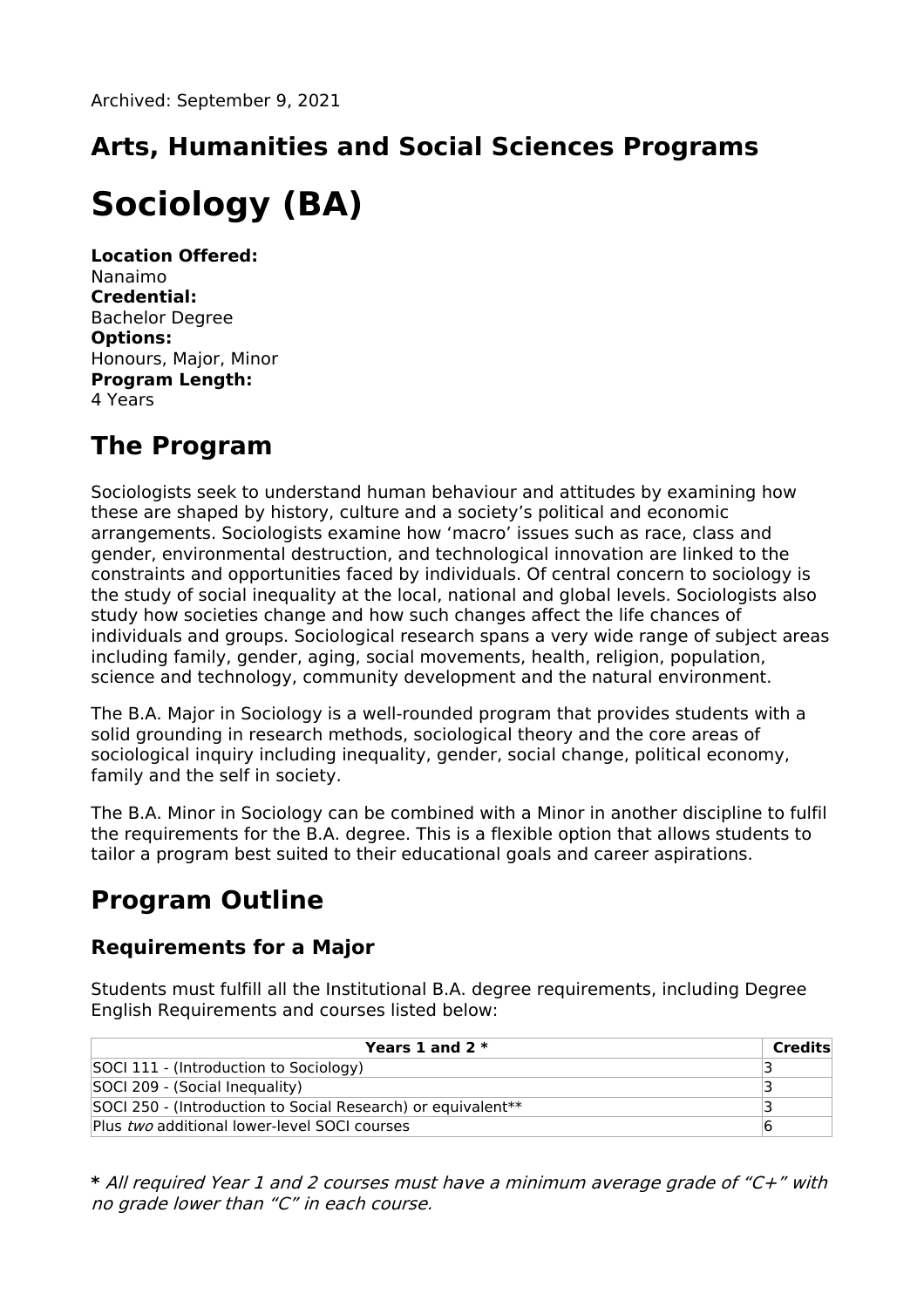**\*\*** Students with credit in SSID 250, CRIM 220 or PSYC 204 are exempt from SOCI 250.

| Years 3 and 4                                                                                                  | <b>Credits</b> |
|----------------------------------------------------------------------------------------------------------------|----------------|
| SOCI 310 - (Foundations of Social Theory) or,                                                                  | 3              |
| SOCI 312 - (Contemporary Sociological Theory)                                                                  |                |
| Select one* of the following courses:                                                                          |                |
| SOCI 350 - (Qualitative Research),                                                                             |                |
| SOCI 351 - (Quantitative Research and Analysis),                                                               |                |
| CRIM 350 - (Qualitative Research Methods),                                                                     | 3              |
| CRIM 351 - (Quantitative Research Methods),                                                                    |                |
| PSYC 300A - (Statistical Methods in Psychology I)                                                              |                |
| PSYC 304 - (Qualitative Research Methods in Psychology) or,                                                    |                |
| SSID 350 - (Qualitative Research)                                                                              |                |
| <b>Note:</b> The above courses require a minimum grade of "C" in each course.                                  |                |
| A minimum of <i>twenty-four</i> additional credits of Sociology courses numbered 300 and above.                |                |
| <b>Note:</b> Up to <i>nine</i> of the required <i>twenty-four</i> minimum credits may be taken as experiential |                |
| learning options (SOCI 391, SOCI 392, SOCI 393, or SOCI 499).                                                  |                |
| <b>Note:</b> Up to <i>twelve</i> of the required <i>twenty-four</i> minimum credits may be taken as some       |                |
| combination of experiential learning options or courses in other departments that are                          | 24             |
| defined as suitable, as noted below.                                                                           |                |
| <b>Note:</b> Up to <i>nine</i> of the required <i>twenty-four</i> minimum credits may be taken from course in  |                |
| other departments. Please check the departmental website or the department chair for a                         |                |
| current list of courses, or check with the department chair to determine other suitable                        |                |
| courses within these areas.                                                                                    |                |

**\*** Students may not receive credit in more than one of SOCI 350, CRIM 350, SSID 350 or PSYC 304. Students may not receive credit in more than one of SOCI 351, CRIM 351, or PSYC 300A.

**Note:** Many upper-level Sociology courses are offered on <sup>a</sup> three-year rotation. Students are encouraged to review the Sociology Department's course scheduling page for information on expected course dates.

#### **Requirements for a Minor**

Students must fulfill all the Institutional B.A. degree requirements, including Degree English Requirements and courses listed below:

| Years 1 and 2 $*$                            | Credits |
|----------------------------------------------|---------|
| SOCI 111 - (Introduction to Sociology)       |         |
| SOCI 209 - (Social Inequality)               |         |
| SOCI 250 - (Introduction to Social Research) |         |
| Plus two additional lower-level SOCI courses |         |

**\*** All Years 1 & 2 required courses must be completed with <sup>a</sup> minimum average grade of "C+" and no grade lower than "C" in each course.

| Years 3 and 4                                                                                                                                                                                                                                                                                                                                                                                                                                                                                                                                                                     | Credits |
|-----------------------------------------------------------------------------------------------------------------------------------------------------------------------------------------------------------------------------------------------------------------------------------------------------------------------------------------------------------------------------------------------------------------------------------------------------------------------------------------------------------------------------------------------------------------------------------|---------|
| Select <i>one</i> of the following:<br>SOCI 310 - (Foundations of Social Theory) or,<br>SOCI 312 - (Contemporary Social Theory)                                                                                                                                                                                                                                                                                                                                                                                                                                                   |         |
| A minimum of <i>fifteen</i> additional credits of Sociology courses numbered 300* and above.<br>Note: Up to <i>three</i> of the required <i>fifteen</i> minimum credits may be taken as experiential<br>learning options (SOCI 391 or SOCI 499).<br>Note: Up to <i>three</i> of the required <i>fifteen</i> minimum credits may be taken from courses in<br>other departments. Please check the departmental website or with the department chair for<br>a current list of courses, or check with the department chair to determine other suitable<br>courses within these areas. | 15      |